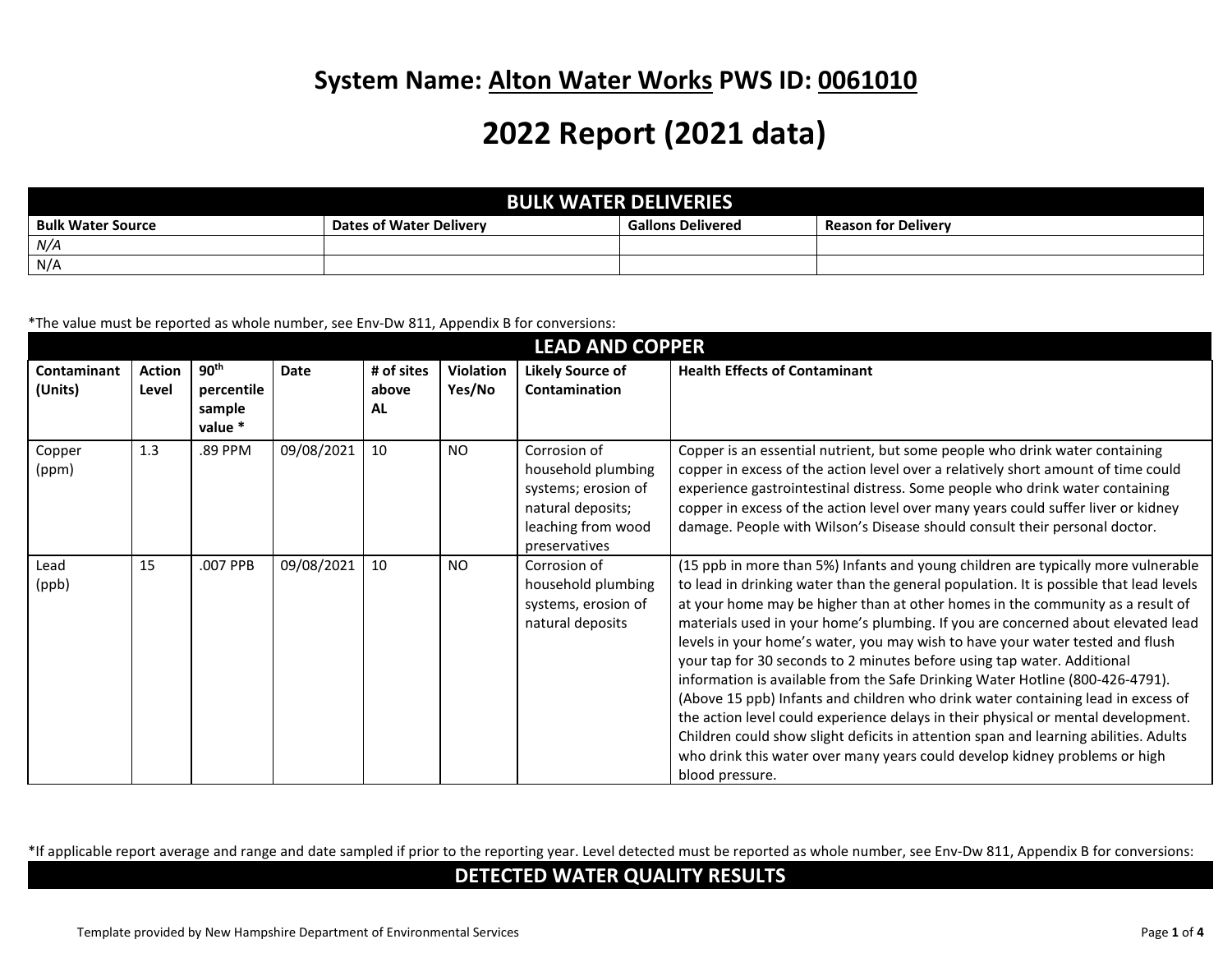| <b>Radioactive Contaminants</b>      |                             |                       |                                        |                |                               |                                                                                                                       |                                                                                                                                                                                                                                                                                                                                                                                                                                                                                                                                                                                                                                                                                                                                                                               |  |
|--------------------------------------|-----------------------------|-----------------------|----------------------------------------|----------------|-------------------------------|-----------------------------------------------------------------------------------------------------------------------|-------------------------------------------------------------------------------------------------------------------------------------------------------------------------------------------------------------------------------------------------------------------------------------------------------------------------------------------------------------------------------------------------------------------------------------------------------------------------------------------------------------------------------------------------------------------------------------------------------------------------------------------------------------------------------------------------------------------------------------------------------------------------------|--|
| Contaminant<br>(Units)               | Level<br>Detected*          | Date                  | <b>MCL</b>                             | <b>MCLG</b>    | <b>Violation</b><br>YES/NO    | <b>Likely Source of</b><br>Contamination                                                                              | <b>Health Effects of Contaminant</b>                                                                                                                                                                                                                                                                                                                                                                                                                                                                                                                                                                                                                                                                                                                                          |  |
| Compliance Gross Alpha<br>(pCi/L)    | 1.6 GPW 2                   | 4/2/15                | 15                                     | 0              | <b>NO</b>                     | Erosion of natural<br>deposits                                                                                        | Certain minerals are radioactive and may emit a form of radiation<br>know as alpha radiation. Some people who drink water<br>containing alpha emitters in excess of the MCL over many years<br>may have an increased risk of getting cancer.                                                                                                                                                                                                                                                                                                                                                                                                                                                                                                                                  |  |
| Uranium<br>(ug/L)                    | 0.3 GPW 3                   | 3/17/16               | 30                                     | 0              | <b>NO</b>                     | Erosion of natural<br>deposits                                                                                        | Some people who drink water containing uranium in excess of<br>the MCL over many years may have an increased risk of getting<br>cancer and kidney toxicity.                                                                                                                                                                                                                                                                                                                                                                                                                                                                                                                                                                                                                   |  |
| Combined<br>Radium 226 + 228 (pCi/L) | 0.8 GPW 3<br>0.9 GPW 2      | $3/17/16$ 5<br>4/2/15 |                                        | 0              | <b>NO</b>                     | Erosion of natural<br>deposits                                                                                        | Some people who drink water containing radium 226 or 228 in<br>excess of the MCL over many years may have an increased risk of<br>getting cancer.                                                                                                                                                                                                                                                                                                                                                                                                                                                                                                                                                                                                                             |  |
|                                      |                             |                       |                                        |                | <b>Inorganic Contaminants</b> |                                                                                                                       |                                                                                                                                                                                                                                                                                                                                                                                                                                                                                                                                                                                                                                                                                                                                                                               |  |
| Contaminant<br>(Units)               | Level<br>Detected*          | Date                  | <b>MCL</b>                             | <b>MCLG</b>    | <b>Violation</b><br>YES/NO    | <b>Likely Source of</b><br>Contamination                                                                              | <b>Health Effects of Contaminant</b>                                                                                                                                                                                                                                                                                                                                                                                                                                                                                                                                                                                                                                                                                                                                          |  |
| Arsenic<br>(ppb)                     | 0.0021 RAA                  | 2021                  | 10<br>(prior<br>to July<br>1,<br>2021) | $\Omega$       | <b>NO</b>                     | Erosion of natural<br>deposits; runoff<br>from orchards;<br>runoff from glass<br>and electronics<br>production wastes | (5 ppb through 10 ppb) While your drinking water meets EPA's<br>standard for arsenic, it does contain low levels of arsenic. EPA's<br>standard balances the current understanding of arsenic's possible<br>health effects against the costs of removing arsenic from drinking<br>water. EPA continues to research the health effects of low levels<br>of arsenic, which is a mineral known to cause cancer in humans at<br>high concentrations and is linked to other health effects such as<br>skin damage and circulatory problems.<br>(Above 10 ppb) Some people who drink water containing arsenic<br>in excess of the MCL over many years could experience skin<br>damage or problems with their circulatory system and may have<br>an increased risk of getting cancer. |  |
| Arsenic<br>(ppb)                     | .0014 RAA                   | 2021                  | 5 (after<br>July 1,<br>2021)           | $\mathsf 0$    | <b>NO</b>                     | Erosion of natural<br>deposits; runoff<br>from orchards;<br>runoff from glass<br>and electronics<br>production wastes | (2.5 ppb through 5 ppb) While your drinking water meets EPA's<br>standard for arsenic, it does contain low levels of arsenic. EPA's<br>standard balances the current understanding of arsenic's possible<br>health effects against the costs of removing arsenic from drinking<br>water. EPA continues to research the health effects of low levels<br>of arsenic, which is a mineral known to cause cancer in humans at<br>high concentrations and is linked to other health effects such as<br>skin damage and circulatory problems.<br>(Above 5 ppb) Some people who drink water containing arsenic in<br>excess of the MCL over many years could experience skin damage<br>or problems with their circulatory system and may have an<br>increased risk of getting cancer. |  |
| Barium<br>(ppm)                      | 0.014 GPW 3<br>0.0045 GPW 2 | 1/9/20<br>5/26/20     | $\overline{2}$                         | $\overline{2}$ | <b>NO</b>                     | Discharge of drilling<br>wastes; discharge<br>from metal                                                              | Some people who drink water containing barium in excess of the<br>MCL over many years could experience an increase in their blood<br>pressure.                                                                                                                                                                                                                                                                                                                                                                                                                                                                                                                                                                                                                                |  |

Template provided by New Hampshire Department of Environmental Services Page **2** of **4**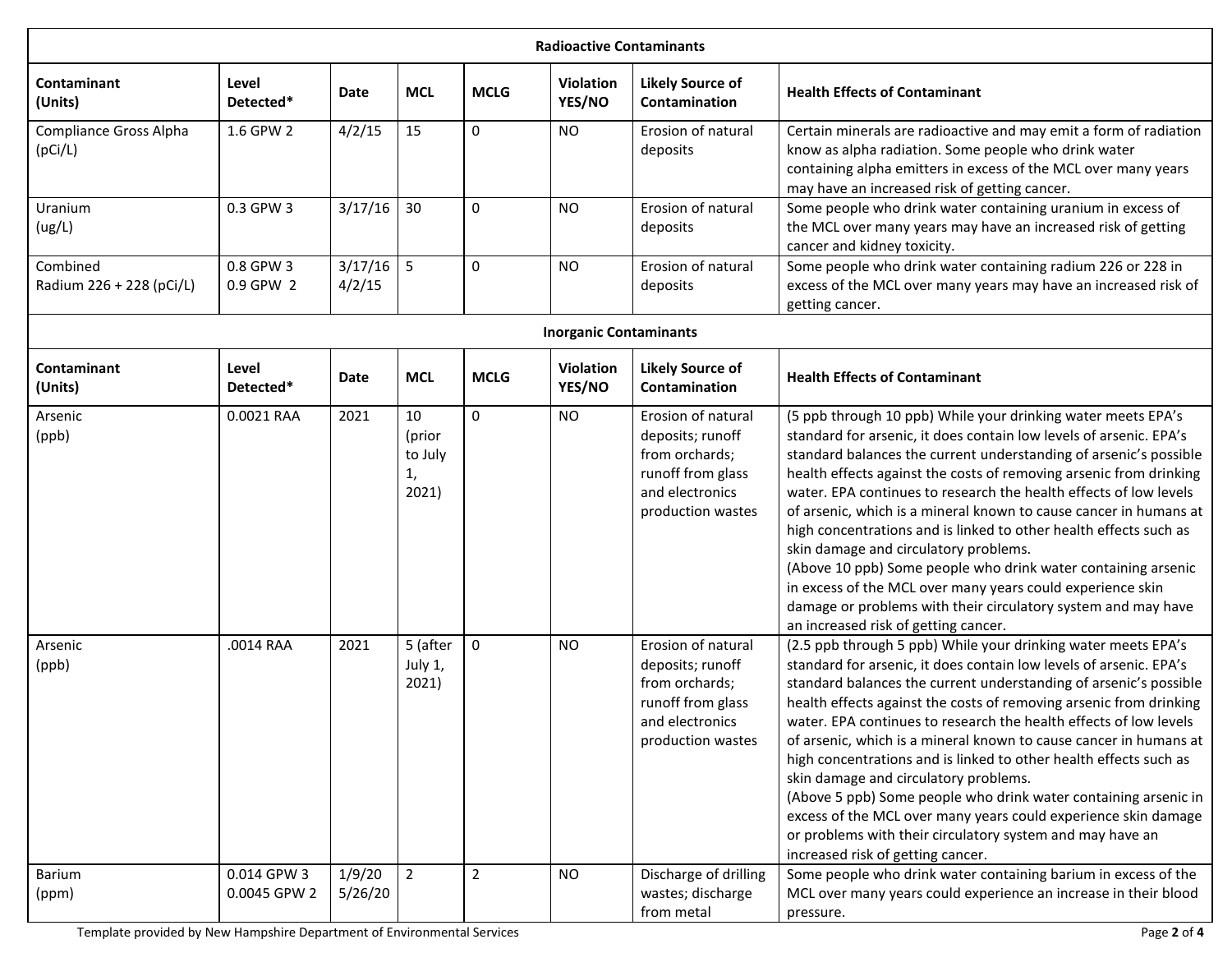|                               |                                                                                                                                                                                                                                                  |                 |            |             |                  |                    | refineries; erosion                   |                                                                                                                                               |  |  |
|-------------------------------|--------------------------------------------------------------------------------------------------------------------------------------------------------------------------------------------------------------------------------------------------|-----------------|------------|-------------|------------------|--------------------|---------------------------------------|-----------------------------------------------------------------------------------------------------------------------------------------------|--|--|
|                               |                                                                                                                                                                                                                                                  |                 |            |             |                  |                    | of natural deposits                   |                                                                                                                                               |  |  |
| Nitrate                       | 1.2 GPW 2                                                                                                                                                                                                                                        |                 | 5/24/21    | 10          | 10               | <b>NO</b>          | Runoff from                           | (5 ppm through 10ppm) Nitrate in drinking water at levels above                                                                               |  |  |
| (as Nitrogen)                 |                                                                                                                                                                                                                                                  |                 |            |             |                  |                    | fertilizer use:                       | 10 ppm is a health risk for infants of less than six months of age.                                                                           |  |  |
| (ppm)                         |                                                                                                                                                                                                                                                  |                 |            |             |                  |                    | leaching from septic                  | High nitrate levels in drinking water can cause blue baby                                                                                     |  |  |
|                               |                                                                                                                                                                                                                                                  |                 |            |             |                  |                    | tanks, sewage;<br>erosion of natural  | syndrome. Nitrate levels may rise quickly for short periods of time<br>because of rainfall or agricultural activity. If you are caring for an |  |  |
|                               |                                                                                                                                                                                                                                                  |                 |            |             |                  |                    | deposits                              | infant, you should ask for advice from your health care provider.                                                                             |  |  |
|                               |                                                                                                                                                                                                                                                  |                 |            |             |                  |                    |                                       | (Above 10 ppm) Infants below the age of six months who drink                                                                                  |  |  |
|                               |                                                                                                                                                                                                                                                  |                 |            |             |                  |                    |                                       | water containing nitrate in excess of the MCL could become                                                                                    |  |  |
|                               |                                                                                                                                                                                                                                                  |                 |            |             |                  |                    |                                       | seriously ill and, if untreated, may die. Symptoms include                                                                                    |  |  |
|                               |                                                                                                                                                                                                                                                  |                 |            |             |                  |                    |                                       | shortness of breath and blue baby syndrome.                                                                                                   |  |  |
|                               |                                                                                                                                                                                                                                                  |                 |            |             |                  |                    | <b>Volatile Organic Contaminants</b>  |                                                                                                                                               |  |  |
|                               |                                                                                                                                                                                                                                                  |                 |            |             |                  |                    |                                       |                                                                                                                                               |  |  |
| Contaminant                   | Level                                                                                                                                                                                                                                            |                 | Date       | <b>MCL</b>  | <b>MCLG</b>      | Violation          | <b>Likely Source of</b>               | <b>Health Effects of Contaminant</b>                                                                                                          |  |  |
| (Units)                       | Detected*                                                                                                                                                                                                                                        |                 |            |             |                  | YES/NO             | Contamination                         |                                                                                                                                               |  |  |
| <b>Total Trihalomethanes</b>  | 1.51 HIGHEST                                                                                                                                                                                                                                     |                 | 2021       | 80          | N/A              | <b>NO</b>          | By-product of                         | Some people who drink water containing trihalomethanes in                                                                                     |  |  |
| (TTHM)                        | RAA                                                                                                                                                                                                                                              |                 |            |             |                  |                    | drinking water                        | excess of the MCL over many years may experience problems                                                                                     |  |  |
| (Bromodichloro-methane        |                                                                                                                                                                                                                                                  |                 |            |             |                  |                    | chlorination                          | with their liver, kidneys, or central nervous systems, and may                                                                                |  |  |
| <b>Bromoform</b>              |                                                                                                                                                                                                                                                  |                 |            |             |                  |                    |                                       | have an increased risk of getting cancer.                                                                                                     |  |  |
| Dibromochloro-methane         |                                                                                                                                                                                                                                                  |                 |            |             |                  |                    |                                       |                                                                                                                                               |  |  |
| Chloroform)                   |                                                                                                                                                                                                                                                  |                 |            |             |                  |                    |                                       |                                                                                                                                               |  |  |
| (ppb)                         |                                                                                                                                                                                                                                                  |                 |            |             |                  |                    |                                       |                                                                                                                                               |  |  |
|                               | *If applicable report average and range and date sampled if prior to the reporting year. Level detected must be reported as whole number, see Env-Dw 811, Appendix B for conversions:<br>PER- AND POLYFLUOROALKYL SUBSTANCES (PFAS) CONTAMINANTS |                 |            |             |                  |                    |                                       |                                                                                                                                               |  |  |
| Contaminant                   |                                                                                                                                                                                                                                                  | Level           | <b>MCL</b> | <b>MCLG</b> | <b>Violation</b> |                    | <b>Likely Source of Contamination</b> | <b>Health Effects of Contaminant</b>                                                                                                          |  |  |
| (Units)                       |                                                                                                                                                                                                                                                  | <b>Detected</b> |            |             | YES/NO           |                    |                                       |                                                                                                                                               |  |  |
|                               |                                                                                                                                                                                                                                                  |                 |            |             |                  |                    |                                       |                                                                                                                                               |  |  |
| Perfluorohexane sulfonic acid |                                                                                                                                                                                                                                                  | 4.785           | 18         | 0           | <b>NO</b>        |                    | Discharge from industrial             | Some people who drink water containing perfluorohexane                                                                                        |  |  |
| (PFHxS)                       |                                                                                                                                                                                                                                                  | <b>RAA</b>      |            |             |                  |                    | processes, wastewater                 | sulfonic acid (PFHxS) in excess of the MCL over many years                                                                                    |  |  |
| (ppt)                         |                                                                                                                                                                                                                                                  |                 |            |             |                  |                    | treatment, residuals from             | could experience problems with their liver, endocrine                                                                                         |  |  |
|                               |                                                                                                                                                                                                                                                  |                 |            |             |                  | firefighting foam, |                                       | system, or immune system, or may experience increased                                                                                         |  |  |
|                               |                                                                                                                                                                                                                                                  |                 |            |             |                  |                    | runoff/leachate from landfills        | cholesterol levels. It may also lower a women's chance of                                                                                     |  |  |
|                               |                                                                                                                                                                                                                                                  |                 |            |             |                  |                    | and septic systems                    | getting pregnant.                                                                                                                             |  |  |
| Perfluorooctane sulfonic acid |                                                                                                                                                                                                                                                  | 4.47 RAA        | 15         | 0           | <b>NO</b>        |                    | Discharge from industrial             | Some people who drink water containing perfluorooctane                                                                                        |  |  |
| (PFOS)                        |                                                                                                                                                                                                                                                  |                 |            |             |                  |                    | processes, wastewater                 | sulfonic acid (PFOS) in excess of the MCL over many years                                                                                     |  |  |
| (ppt)                         |                                                                                                                                                                                                                                                  |                 |            |             |                  |                    | treatment, residuals from             | could experience problems with their liver, endocrine                                                                                         |  |  |
|                               |                                                                                                                                                                                                                                                  |                 |            |             |                  | firefighting foam, | runoff/leachate from landfills        | system, or immune system, may experience increased<br>cholesterol levels, and may have an increased risk of getting                           |  |  |
|                               |                                                                                                                                                                                                                                                  |                 |            |             |                  |                    | and septic systems                    | certain types of cancer. It may also lower a women's chance                                                                                   |  |  |
|                               |                                                                                                                                                                                                                                                  |                 |            |             |                  |                    |                                       |                                                                                                                                               |  |  |
|                               |                                                                                                                                                                                                                                                  |                 |            |             |                  |                    |                                       | of getting pregnant.                                                                                                                          |  |  |

## **SECONDARY CONTAMINANTS**